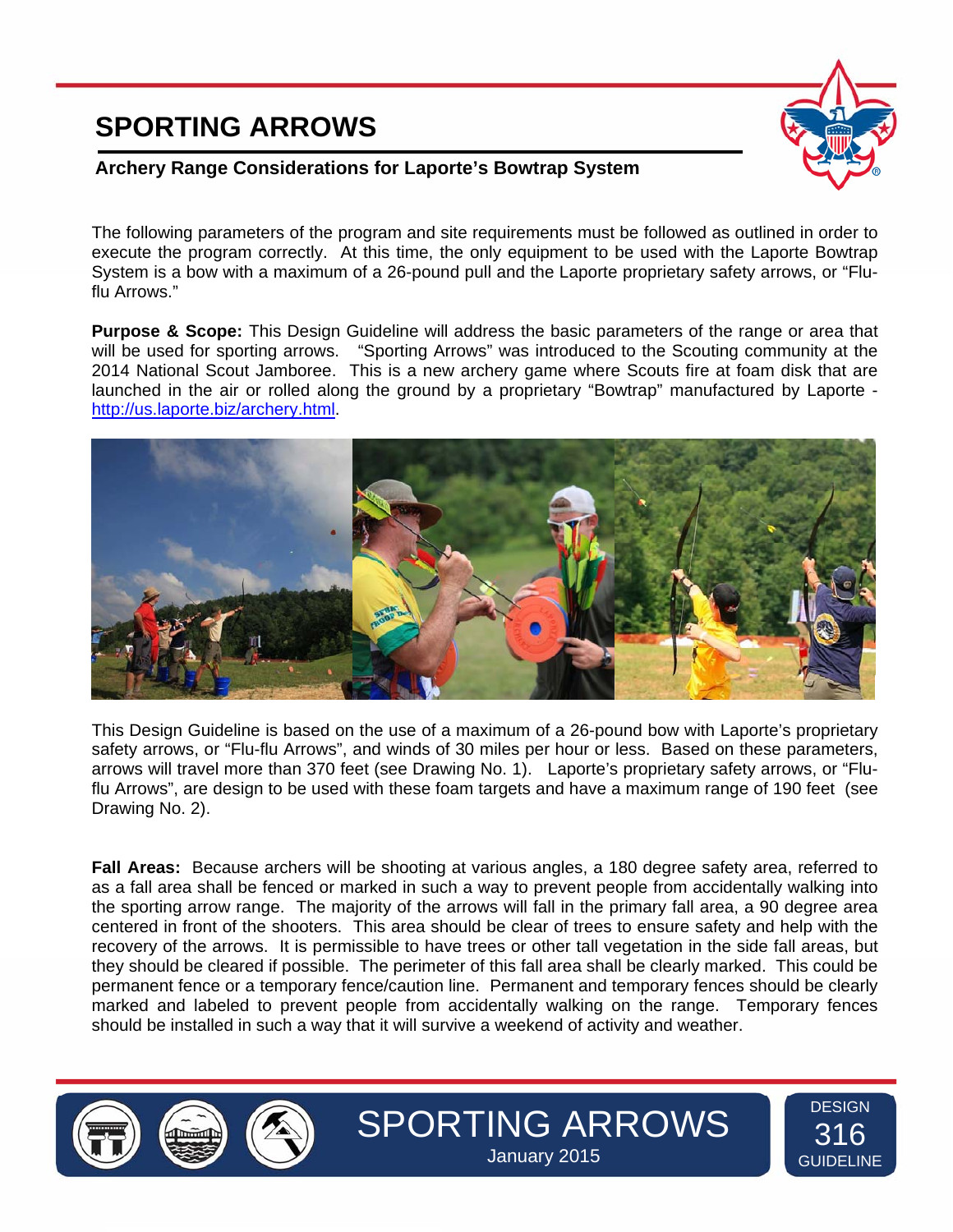**References:** When setting up the range plan to include firing lines, waiting lines, benches, range flag and other features similar to the BSA 10 Yard range as illustrated on page 3 of Design Guideline 313 – Archery Ranges.

- Design Guideline 313 Archery Ranges Boy Scouts of America
- National Shooting Sports Manual Boy Scouts of America

**Authorized Participation:** To conduct these programs, councils need to complete an application and submit it for approval to the Outdoor Programs/Properties Department by email to shootingsports@scouting.org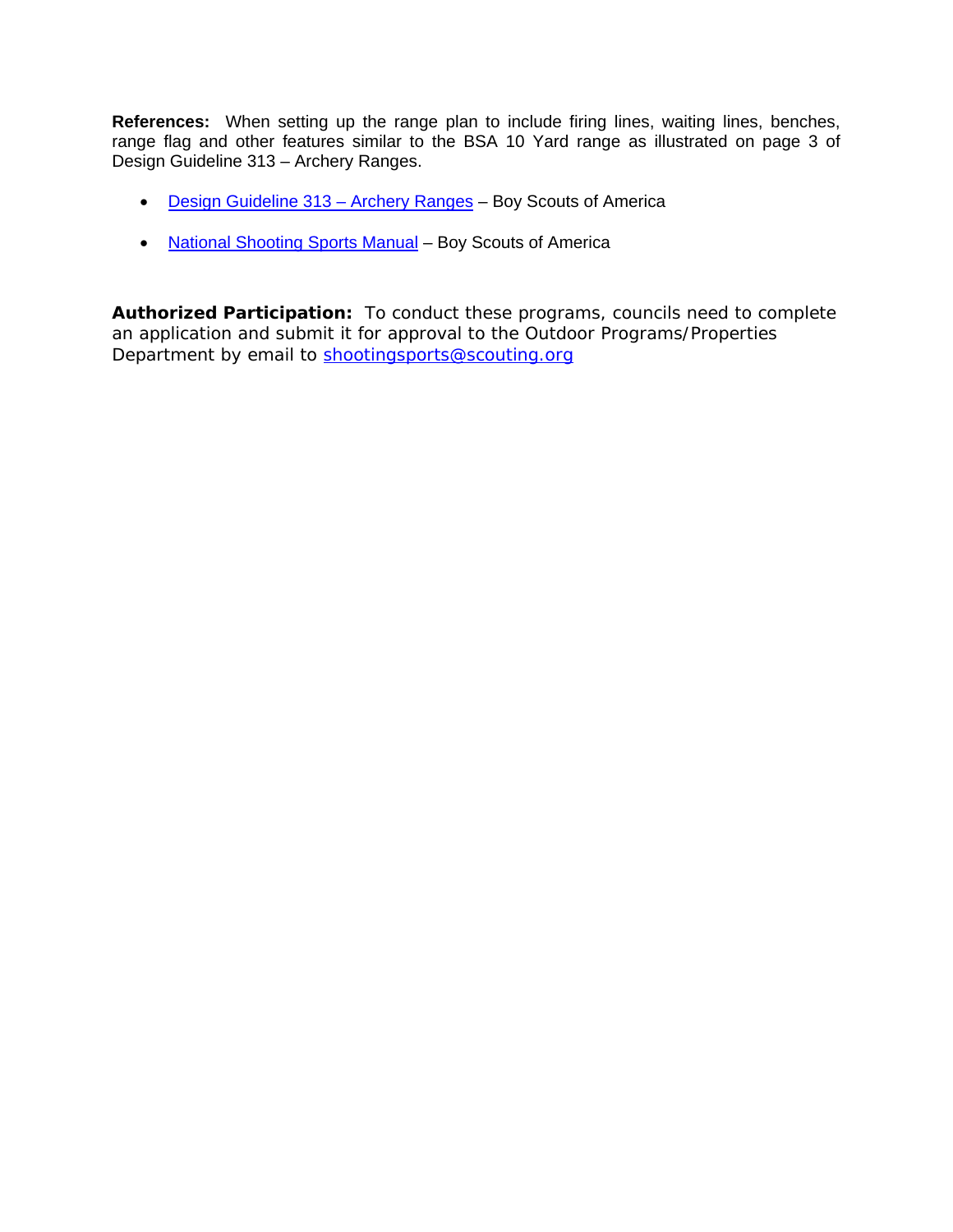